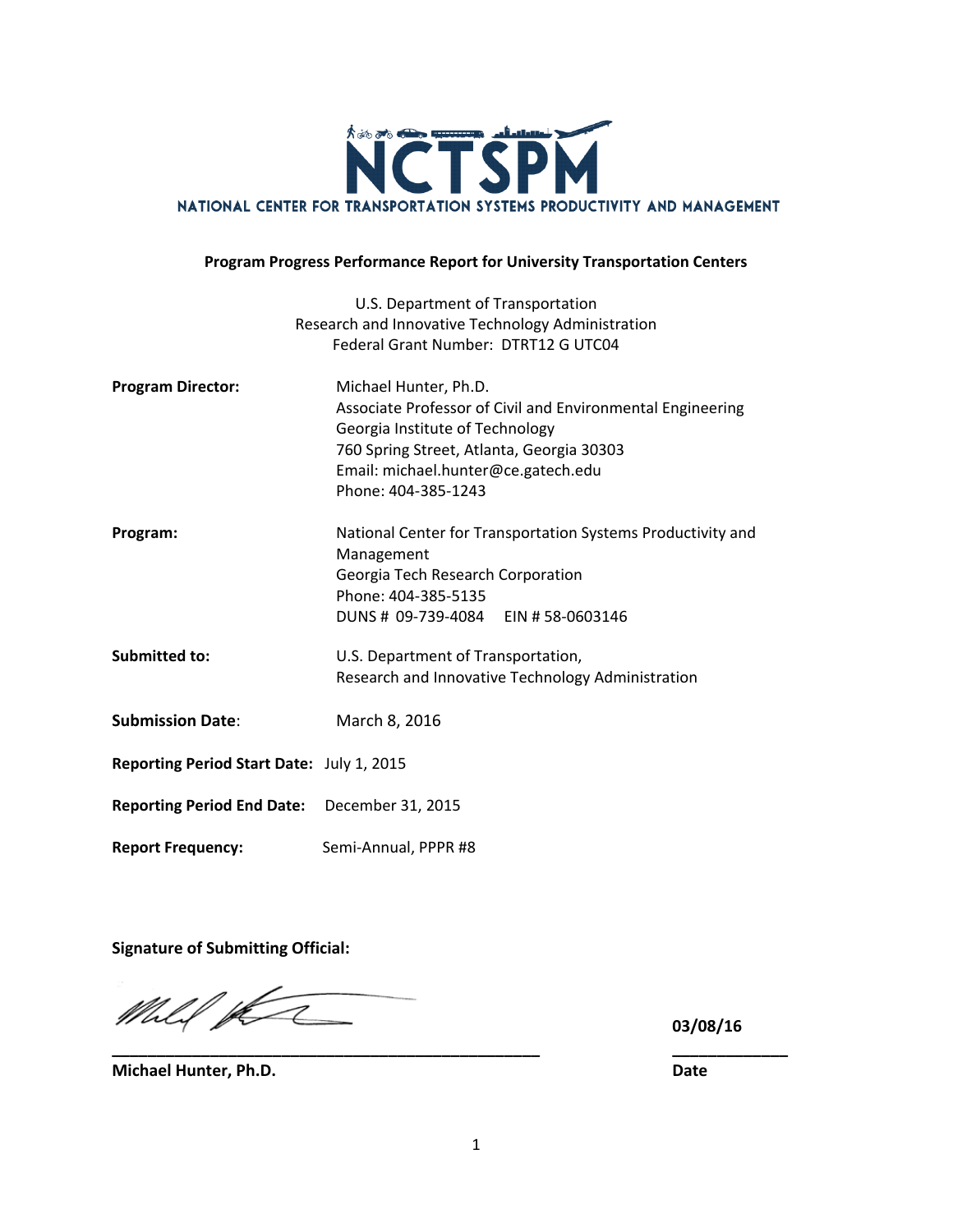

# **Accomplishments**

# **What are the major goals of the program?**

The National Center for Transportation Systems Productivity and Management (NCTSPM), a Tier I University Transportation Center, was founded to facilitate, coordinate, and conduct research and educational programs toward the following goals:

- Conduct multi-disciplinary research on topics relevant to the relationship among transportation infrastructure (state-of-good-repair), economic competiveness, and safety
- Disseminate research results and other products of the Center to the transportation community
- Promote transportation education and professional development on topics relating to Center research
- Establish a central point of contact and promotion of best practices (e.g., through a web site or list serve) for materials relating to transportation systems performance and management
- Promote diversity in the workforce through active recruitment of women and minority students into degree programs
- Act as a national resource for the debates and discussions that focus on the evolving national transportation program and future directions
- Explore international cooperative activities with research entities in selected countries where similar research interests exist

### **What was accomplished under these goals?**

Accomplishments for the reporting period are discussed below and organized by major center goal.

### *Conduct multi-disciplinary research on topics relevant to the relationship among transportation infrastructure (state-of-good-repair), economic competiveness and safety*

NCTSPM supports multi-disciplinary research. Some projects simultaneously address infrastructure and safety; others deal with safety and infrastructure; while still others address all three of our themes. Our researchers represent a variety of disciplines: civil engineering, urban planning, economics, public health, and public policy.

A full listing of NCTSPM-funded research projects can be found at the end of this report.

#### *Disseminate research results and other products of the Center to the transportation community*

NCTSPM posts research updates to its website on a regular basis. A Project Information Form for each project is posted on the website, as well as related documents, such as pictures, posters, reports, and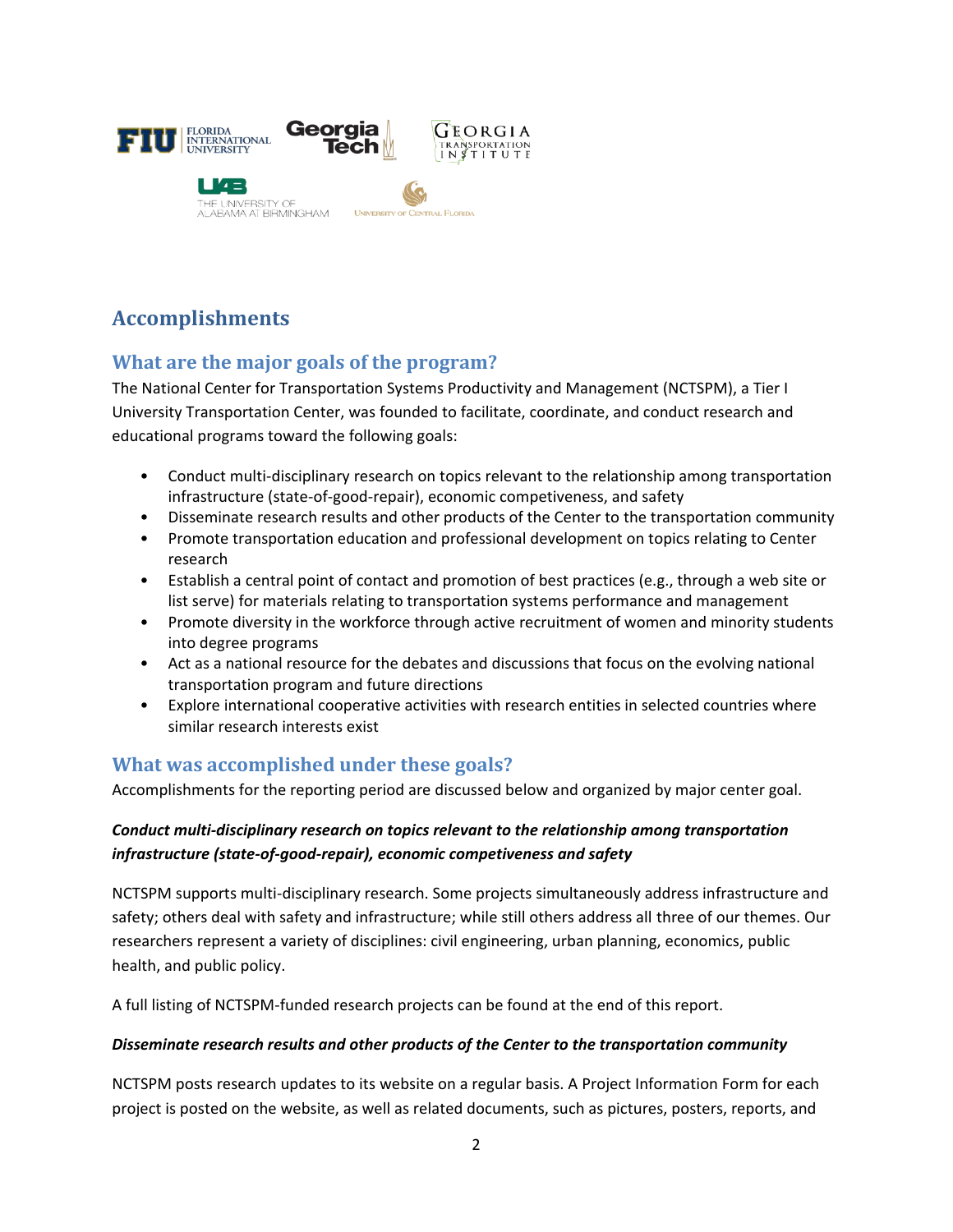presentations. Information on NCTPSM's research is also posted to the Georgia Tech Transportation Alumni group on LinkedIn and on the Georgia Tech Civil Engineering website.

During this reporting period, NCTSPM produced a number of research reports and journal publications, and presented conference proceedings, invited presentations/lectures on research findings, workshops, seminars, and webinars on a variety of research projects. Several journal and professional publications were submitted/accepted, to a variety of publications. Our researchers and students delivered nearly 166 presentations in the form of conference proceedings, invited presentations/lectures, workshops, seminars, and webinars held on research projects.

UCF in conjunction with UT hosted the *Road Safety and Simulation 2015 (RSS2015)* conference in Orlando, Florida in October 2015. Spotlighting over 100 presentations and 85 posters, the conference also featured a special workshop on virtual and augmented reality for transportation research.

Equations developed for the research project "Evaluation of Anchor Bold Clearance Discrepancies" will be included in the future AASHTO Standard Specifications for Structural Supports manual.

The research results from the study of the impacts of illumination levels on nighttime safety at roundabouts was chosen as one of the best papers at the Transportation Research Board's (TRB) 4<sup>th</sup> International Roundabout Conference, and were presented on a TRB national webinar that commemorated 20 years of roundabout design and was the most attended TRB webinar to date.

#### *Promote transportation education and professional development on topics relating to Center research*

NCTSPM actively promotes education and professional development.

During this reporting period, UCF provided training of participating graduate students and postdoctoral associate for data collection/processing, GIS techniques, and statistical analysis.

At UCF one Ph.D. on-going dissertation is focused on a commercial vehicle detection system. Also, findings from UCF NCTSPM research have been incorporated into the Bridge Engineering course.

For the third year in a row the UCF Transportation Systems Engineering program hosted Camp Connect. The week long camp in July brought  $9<sup>th</sup>$  through  $10<sup>th</sup>$  graders to campus, where they were presented with an overview of the engineering discipline, describing each field using real world examples. The students also learned about transportation through an interactive board game called Reservation Road Planner where they had to complete a project through the five stages of development, project inventory inclusion, funding, preconstruction, and construction.

FIU conducted a two-week summer transportation camp for 17 high school students in July 2015. The summer camp featured field trips, lectures, lab demonstration, group projects and competitions. Topics included driving simulation, traffic safety, ITS, public transportation, and bridge engineering.

A UAB student turned an internship with GHD (formerly Conestoga-Rovers & Associates) into a full-time job. As an intern he worked on forensic investigations into failure analysis.

UAB organized the annual Sustainable Smart Cities Symposium which took take place October 1, 2015 at the Alumni House. More than 200 people filled the UAB Alumni House to learn from experts from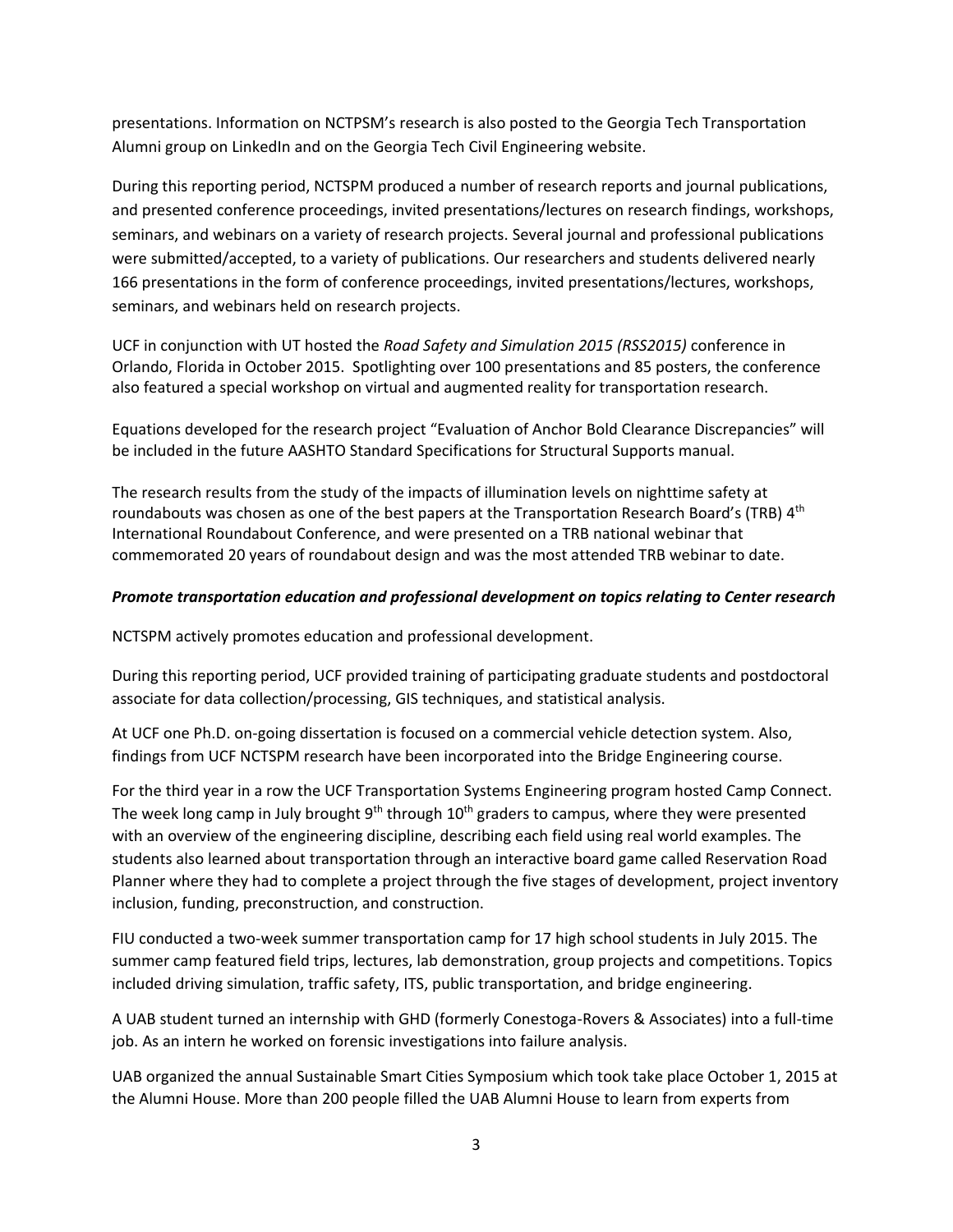around the world on matters concerning urban sustainability and development at the 2015 Sustainable Smart Cities Symposium. The symposium, organized by the UAB Sustainable Smart Cities Research Center, is an annual event that focuses on the innovations—such as big data, renewable energy and smart mobility—being used to help make Birmingham and other cities around the world smarter, safer and more livable.

A doctoral student at UAB has been interning with Birmingham's Regional Congestion Monitoring Project since March 2015. A joint venture between UAB and the Regional Planning Commission of Greater Birmingham, this research aims to monitor roadway performance and manage traffic congestion.

The center again supported this year's annual *Transportation Camp South* event. The event was an "unconference", with participant-designed sessions and discussion, which brought together professionals and laypersons with an interest in transportation. The camp was held on September 26, 2015 and provided a day of connection and creativity, facilitated by its novel approach, filled with discussions, demonstrations, and education related to transportation in the South.

More than forty researchers and students actively participated in this year's Georgia DOT Research Expo, on September 22<sup>nd</sup>, 2015, which was jointly hosted by the Georgia Department of Transportation and the Georgia Transportation Institute. The event featured over 70 posters, highlighting research and results of GDOT-sponsored research projects.

### *Establish a central point of contact and promotion of best practices (e.g., through a web site or list serve) for materials relating to transportation systems performance and management*

The [NCTSPM website](http://nctspm.gatech.edu/) remains the main point of contact and promotion of best practices. In the reporting period, the website received more 7,929 web views, 4,027 unique visits, and 3,392 first time visits. Monthly page views, unique visits, and returning visits is shown in Figure 1 below.



*Figure 1. Web traffic during reporting period*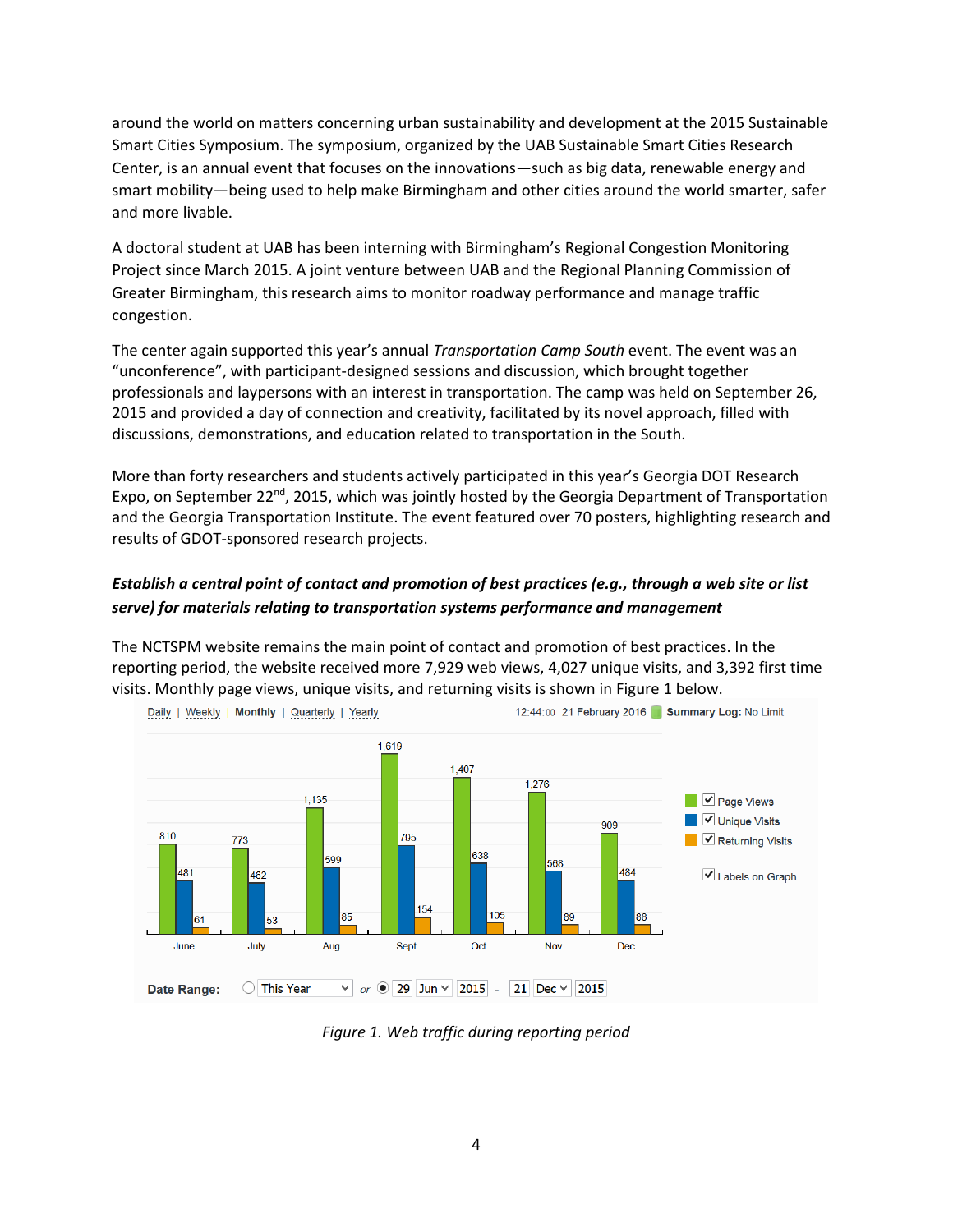In addition to the website, NCTSPM communicates its research efforts through publications, such as the annual report and an email newsletter.

The newsletter is sent out on a semi-annual basis, and three newsletters were created for 2015, along with the 2015 Annual Report. The newsletter for summer of 2015 included two research features, one on "Evaluation of the Cost Effectiveness of Illumination as a Safety Treatment at Rural Intersections" and one on "Freight Impacts on Small Urban and Rural Areas". The newsletter also featured a principal investigator profile on Dr. Ram Pendyala, of the Georgia Institute of Technology, and a student profile on Chieh "Ross" Wang, also of the Georgia Institute of Technology. Additionally, the newsletter included several NCTSPM-related events and news items, such as the TransportationCamp South, an "unconference" hosted by Georgia Tech, the 2015 Road Safety and Simulation International Conference, and a news feature on Florida International University's Summer Transportation Camp. This newsletter reached 674 recipients, with readers from areas as far away as Belgium, France, and Turkey.



The 2015 NCTSPM Annual Report was released in January 2016. The report provided an overview of our 2015 activities, including research, education, and technology transfer. It was distributed to our university partners, the UTCs, state DOTs, the NCTSPM Board of Advisors, and at the Transportation Research Board Annual Meeting and 2016 Southeast UTC Conference.

### *Promote diversity in the workforce through active recruitment of women and minority students into degree programs*

During the reporting period, each university took action to recruit women and minority students into their transportation programs and provide them with opportunities for professional development. Activities included:

- UAB conducted the third annual Summer Enrichment program during June 2015. Six minority students participated in the program this year.
- GT funded 18 female students of which 14 were minority students, and 20 minority male students for participation in UTC activities.
- An entering female freshman undergraduate at Georgia Tech, interned with the Transportation Safety and Operation Lab (TSOL) as a part of her required Magnet Senior internship at Kennesaw Mountain High School. A female Georgia Tech doctoral student supervised her work in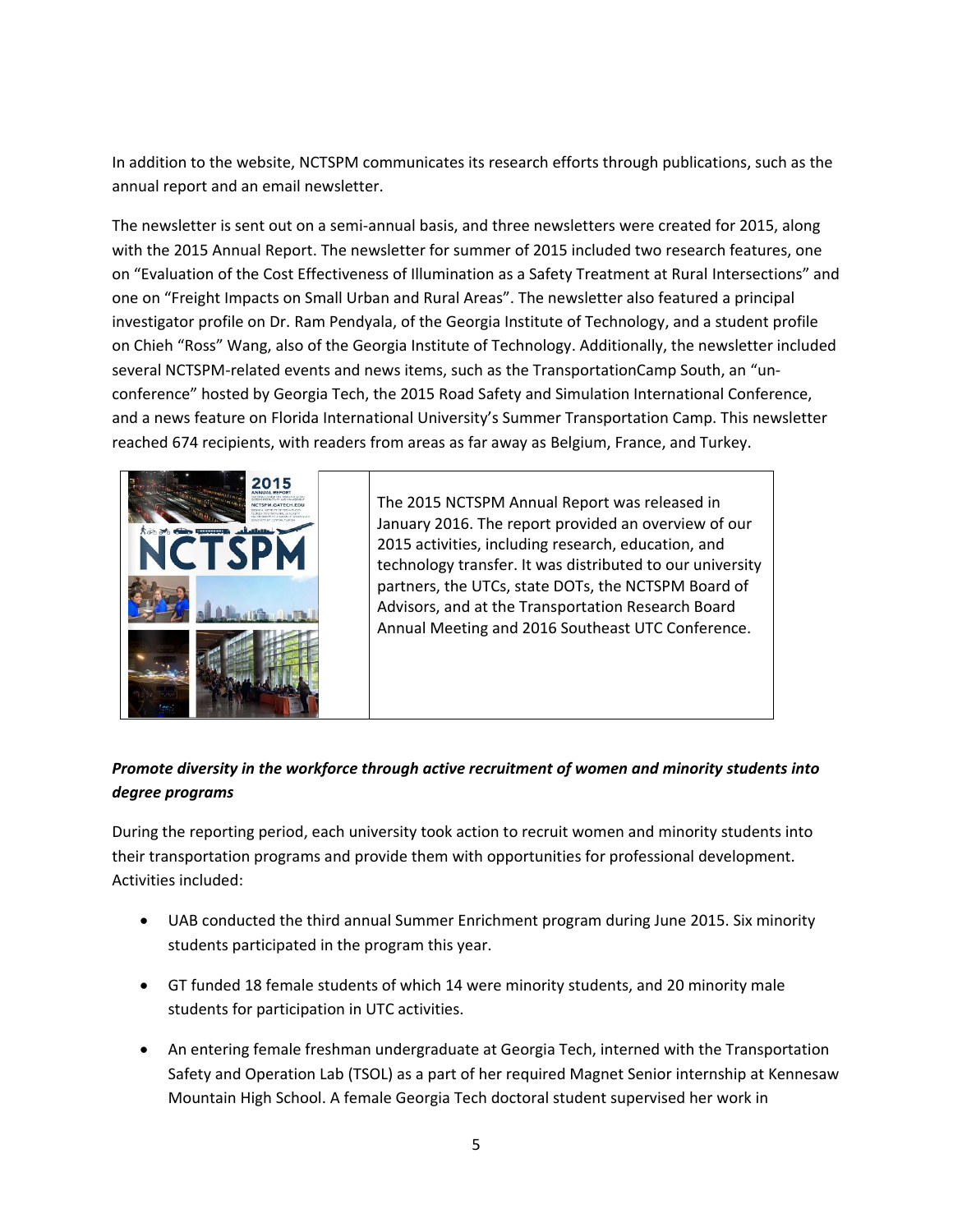completing human factors and responsible conduct of research training and in collecting data from her high school, and drafting a full-length paper. This was a pilot internship for the TSOL, an initiative expected to continue in the future.

- A female Information Technology major from FIU, interned with District Four of the Florida Department of Transportation (FDOT). She worked with intelligent transportation systems, aiding District traffic operators in monitoring roadway conditions.
- A female minority civil engineering student at FIU interned as an undergraduate assistant with FDOT, working with District Six's Intelligent Transportation Systems (ITS) department.
- UCF involved female undergraduate and graduate students in multiple transportation research projects.
- FIU provided training for 16 minority high school students in a two-week summer transportation camp.
- UAB conducted the third annual Summer Enrichment program during June 2015. Six minority students participated in the program this year.

### *Act as a national resource for the debates and discussions that focus on the evolving national transportation program and future directions*

On July 27, 2015 NCTSPM sponsored a *Student Research Spotlight* at Georgia Tech with a theme on transportation innovation. The event featured twenty-nine student led posters highlighting innovative transportation research. The Student Research Spotlight was attended by a range of dignitaries, most notably Deputy U.S. Secretary of Transportation Victor Mendez and GDOT Deputy Commissioner Todd Long.

UCF and UT hosted the RSS2015 conference in Orlando, Florida in October 2015 where a special workshop on virtual and augmented reality was featured.

UCF researchers found that the Airport weather data was useful for predicting low-visibility related traffic risks. They hope that utilizing airport weather data will save considerable expenses incurred from installing weather sensors on the highway.

UAB also hosted the 2015 Sustainable Smart Cities Symposium in Birmingham in October 2015, which included presentations on sustainable transportation and development and a panel discussion with the leading experts from industry and academia.

Georgia Tech hosted eight seminars during the reporting period, bringing a variety of speakers to discuss their research and professional pursuits. Speakers and their topics included:

- Dr. Yinhai Wang, "Big-Data-Driven Transportation Decision Making in the Smart Cities Context"
- Dr. Alex Karner, "The Convergence of Social Equity and Environmental Sustainability: Jobs-Housing Fit and Commute Distance"
- Dr. Jidong Yang, "Understanding the Varying Performance of Vehicle Detectors for Traffic Signal Control"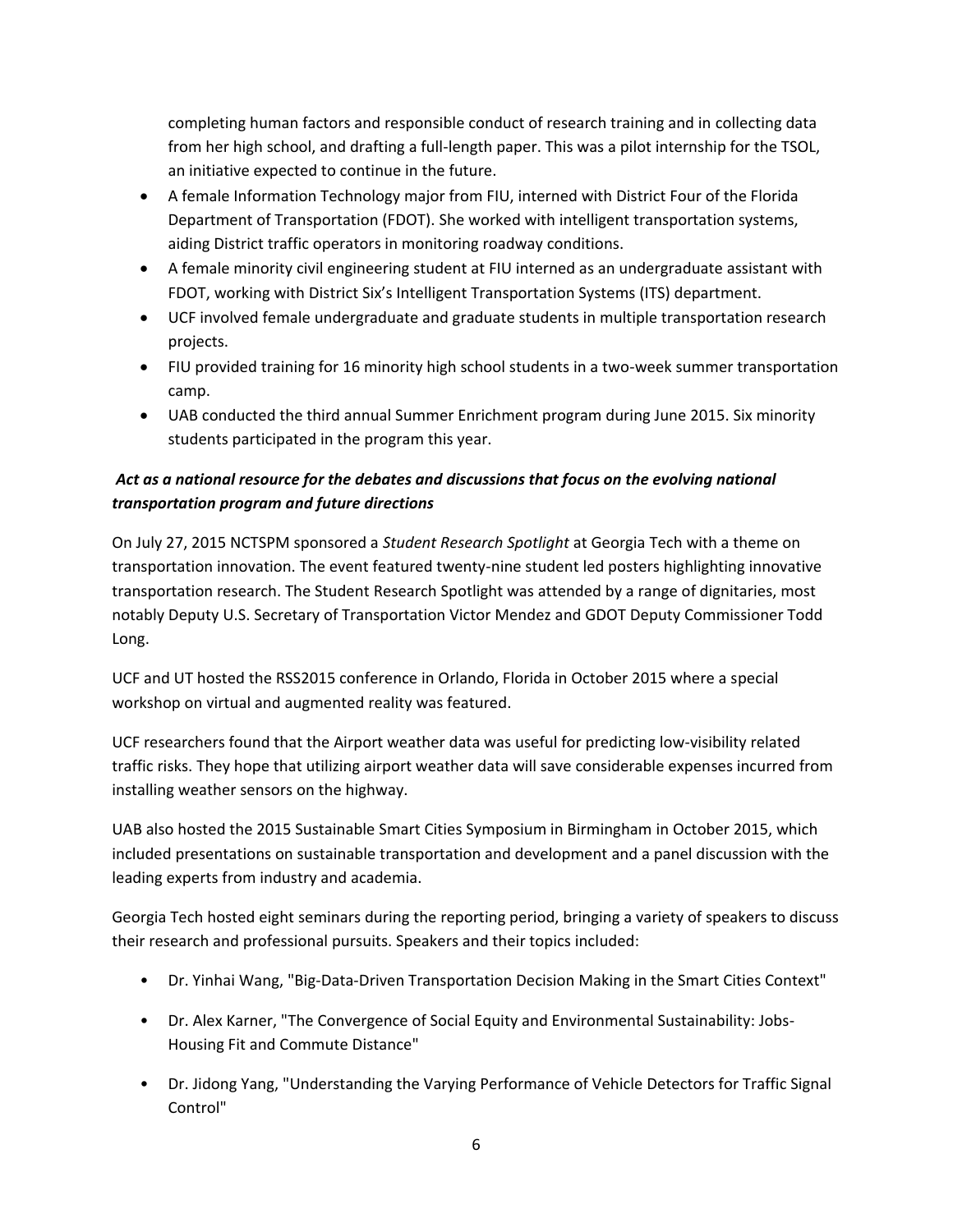- Dr. Lucio Soibelman, "Design, Construction, and Management for Data Rich Advanced Infrastructure Systems"
- Dr. Steve Dickerson, "A Comprehensive Urban Transportation App"
- Dr. Aaron Steinfeld, "Crowsourcing for Public Transit Users of All Abilities"
- Dr. Srinivas Peeta, "Modeling the Information Flow Propagation Wave under Vehicle-to-Vehicle Communications"
- Dr. Susan Tighe, "Incorporating Sustainability into Transportation Asset Management: Our Future Depends on It!"
- Dr. Christian Claudel, "Network Traffic State Estimation Using Hamilton-Jacobi Equations"

FIU hosted the following guest speaker seminars during the reporting period:

- Jill Capelli and Lisa Juan, Kimley-Horn and Associates, "What is Civil Engineering? And what is a Long Range Transportation Plan?"
- Veronica Altuve, Mobility Director, University of Miami, "Interchange Access Request"
- Jim Frazer, President, Gridaptive Technologies, "Connected Vehicles, Connected Pedestrians and Adaptive Roadway Lighting"

### *Explore international cooperative activities with research entities in selected countries where similar research interests exist*

Many of our researchers are collaborating and presenting their work internationally.

UCF is currently communicating about the low-visibility issues with Korea Expressway Corporation, which manages the all the expressways in Korea. Recently 100-vehicle pile-up occurred due to severe fog on the expressway in South Korea, which prompted the need for collaboration.

UCF presented material to Turkish engineers to explore collaboration.

A UAB researcher continues to use UTC funds to leverage an ongoing NSF collaboration on B-WIM with universities in Ireland and the UK.

# **What opportunities for training and professional development has the program provided?**

In the reporting period, more than 106 students participated in NCTSPM research projects, which provided them with valuable training. Some gained field experience via data collection for research projects, while many others gained experience conducting analyses and writing.

UAB also sponsored a group of eight undergraduate and graduate students who traveled to the Netherlands and Egypt during May 2015 to study sustainable transportation and development. Through a combination of tours, lab visits, seminars, and meetings with industry leaders in those countries, the students explored principles of sustainable urban engineering and developed reports for potential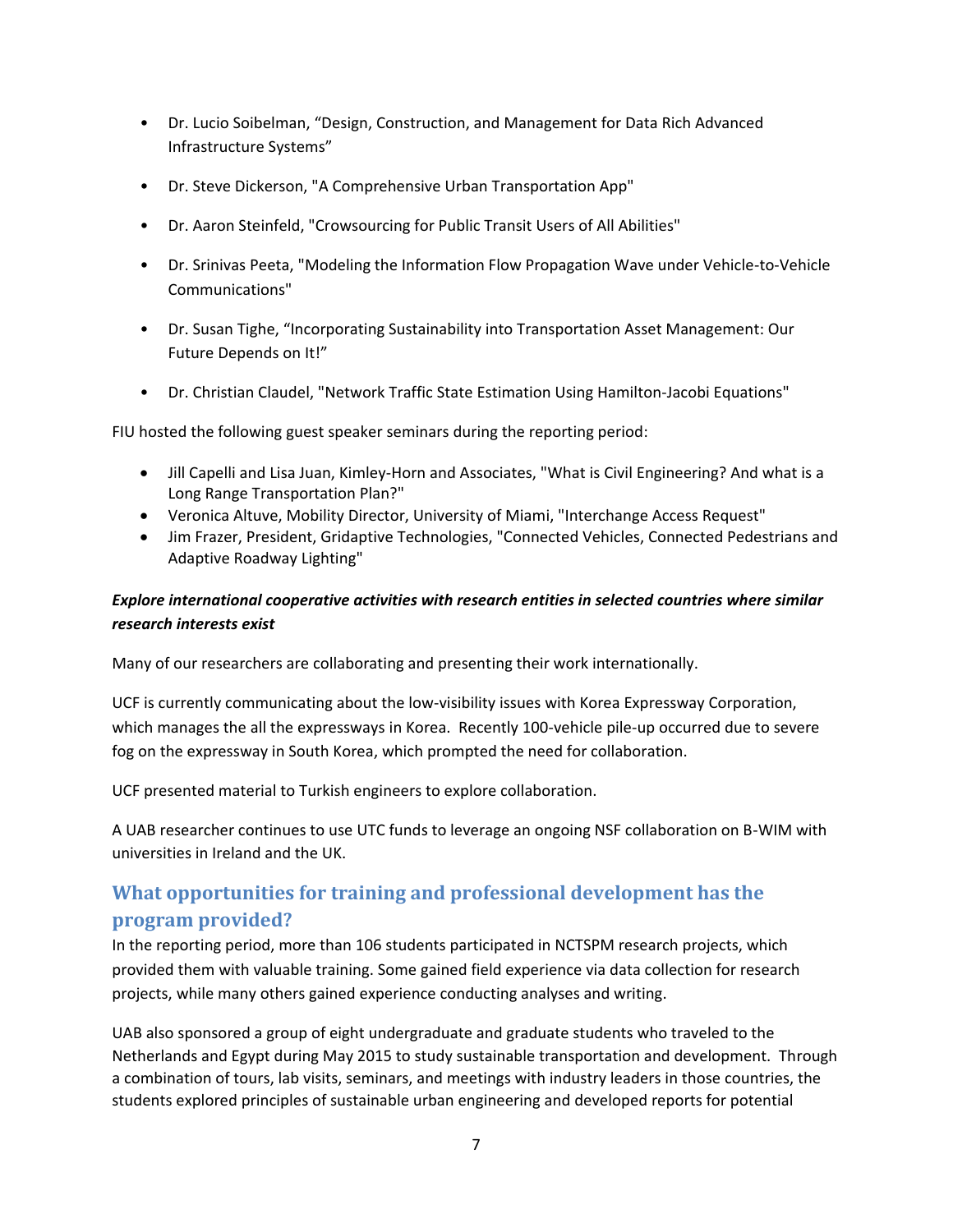implementation of these practices in Birmingham and the broader U.S. The students continued work on their research through the summer and presented final reports in November 2015.

UCF has provided the following training and professional development for graduate students and a postdoctoral associate:

1) Driving simulation experiments

2) Weather and traffic data collection and processing

3) Statistical analysis techniques to analyze surrogate safety measures under reduced visibility

4) Involvement of three Ph.D. students

5) Trained graduate and undergraduate students throughout the project and shared results with FDOT engineers and exchanged ideas

6) The graduate student researcher funded by the project has been receiving training on industry practices and construction techniques for both ultra-high performance concrete and fiber-reinforced polymers. In addition, they have received training and curricular expertise regarding numerical methods in structural analysis

### **How have the results been disseminated?**

The NCTSPM website remains the main point of contact and promotion of best practices. During the reporting period, an updated Project Information Form was posted for each research project. Related documents, such as presentations, pictures, reports, and posters, have been also been uploaded when available. Most of the presentations hosted by the center have been recorded and posted to YouTube and other social media accounts. Additionally, the semi-annual email newsletter has served to inform readers about at least two featured NCTSPM-funded projects each reporting period.

Researchers have produced a number of technical papers and presentations to disseminate their work. Our researchers delivered nearly 166 presentations in the forms of conference proceedings, invited presentations/lectures, workshops, seminars, and webinars held on research projects. Many of these presentations were conducted at conferences. Our researchers are also prolific publishers. During the reporting period, more than 97 refereed journal and professional publications were submitted/accepted, to a variety of journals such as Transportation Research Record, Accident Analysis & Prevention, Journal of Transportation Safety and Security, ASCE Journal of Composites for Construction, Journal of Civil Engineering and Architecture, Traffic Injury Prevention, etc.

# **What do you plan to do during the next reporting period to accomplish the goals?**

Research will continue on the active NCTSPM projects; project information forms posted on the website provide detailed work plans. Final reports are expected for a number of projects.

NCTSPM researchers presented work at the Transportation Research Board 95<sup>th</sup> Annual Meeting in January 2016.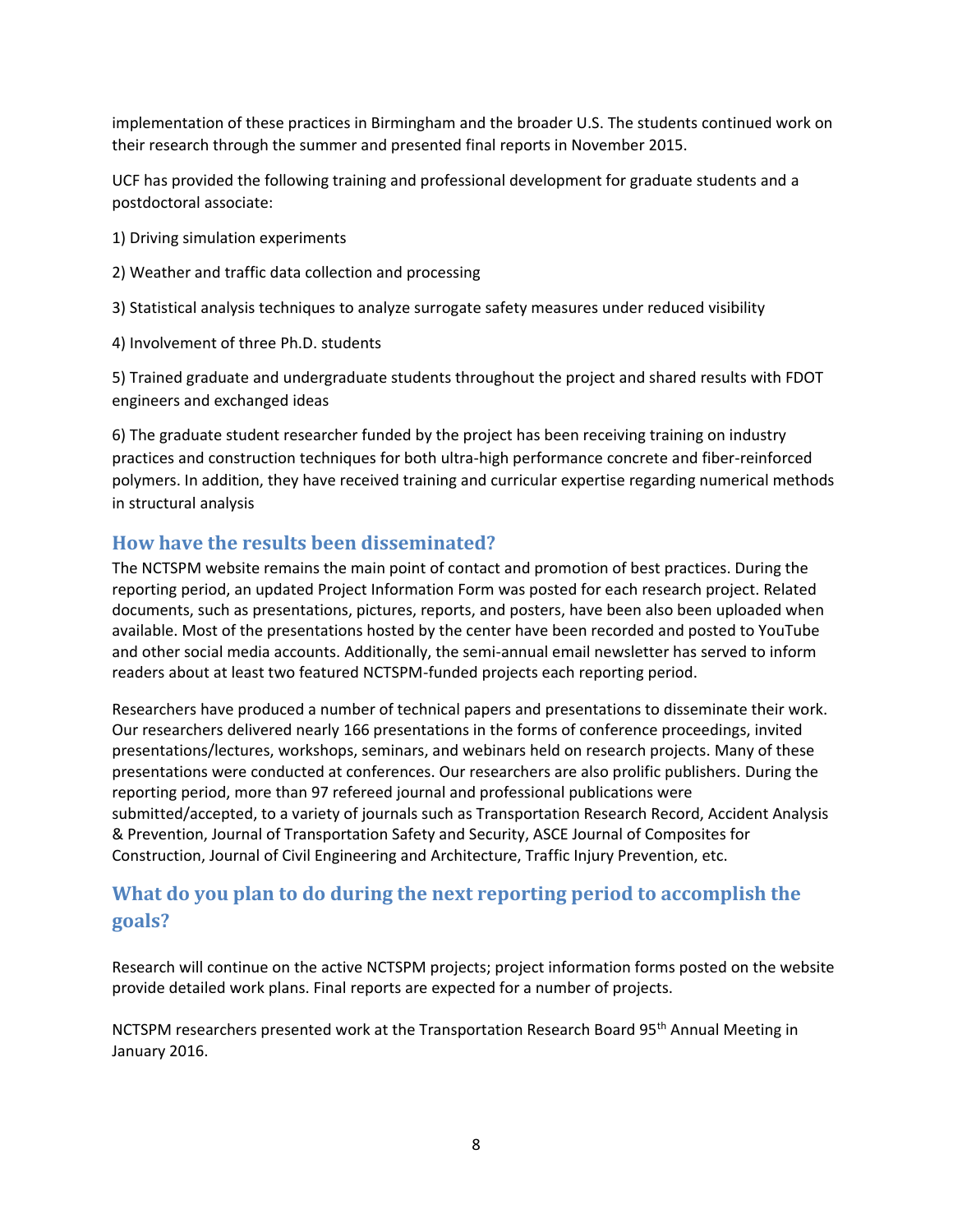The 2016 UTC Conference for the Southeastern Region will be held from March 31 to April 1 and will be hosted by the Southeastern Transportation Center UTC and the University of Tennessee, Knoxville. In the words of its organizers, "this innovative conference will bring together faculty, students, practitioners, and public agencies in the southeast to showcase recent achievements and collaborations. The program promises to be a fast-paced and engaging opportunity to share where we've been and where we're going in transportation research, education, and tech transfer".

Georgia Tech will host seven seminars during the Spring 2016 semester. These events are open to Georgia Tech students, faculty, and staff, as well as alumni and general members of the public. Recording of these seminars are available on the center's YouTube channel.

At UAB Research will continue on the active NCTSPM projects. Planning is underway for the 2016 NCTSPM Summer Enrichment Program, which will bring another group of minority students to UAB to study transportation and sustainable engineering. Planning is also underway for the 2016 UAB study abroad program, in which students will spend two weeks in England and two weeks in Egypt studying sustainable transportation initiatives. Summer internships will be funded for UAB students at local transportation agencies. Finally, UAB will continue planning for the 2016 Sustainable Smart Cities Symposium to be held in Birmingham with NCTSPM sponsorship.

# **Products**

The center's website, [http://nctspm.gatech.edu](http://nctspm.gatech.edu/) continues to be updated regularly with updates on research projects, educational initiatives, and news related to NCTSPM researchers.

The center produces newsletters that provide updates on research projects, educational activities, and the people behind center. The summer newsletter highlighted two research projects, a researcher profile and a student profile, recent events and upcoming events.



The 2015 NCTSPM Annual Report was released in January 2016. The report provided an overview of our 2015 activities, including research, education, and technology transfer. It was distributed to our university partners, the UTCs, state DOTs, the NCTSPM Board of Advisors, and at the Transportation Research Board Annual Meeting and 2016 Southeast UTC Conference.

Our researchers will continue to produce technical papers and deliver presentations to disseminate their work throughout the nation and internationally.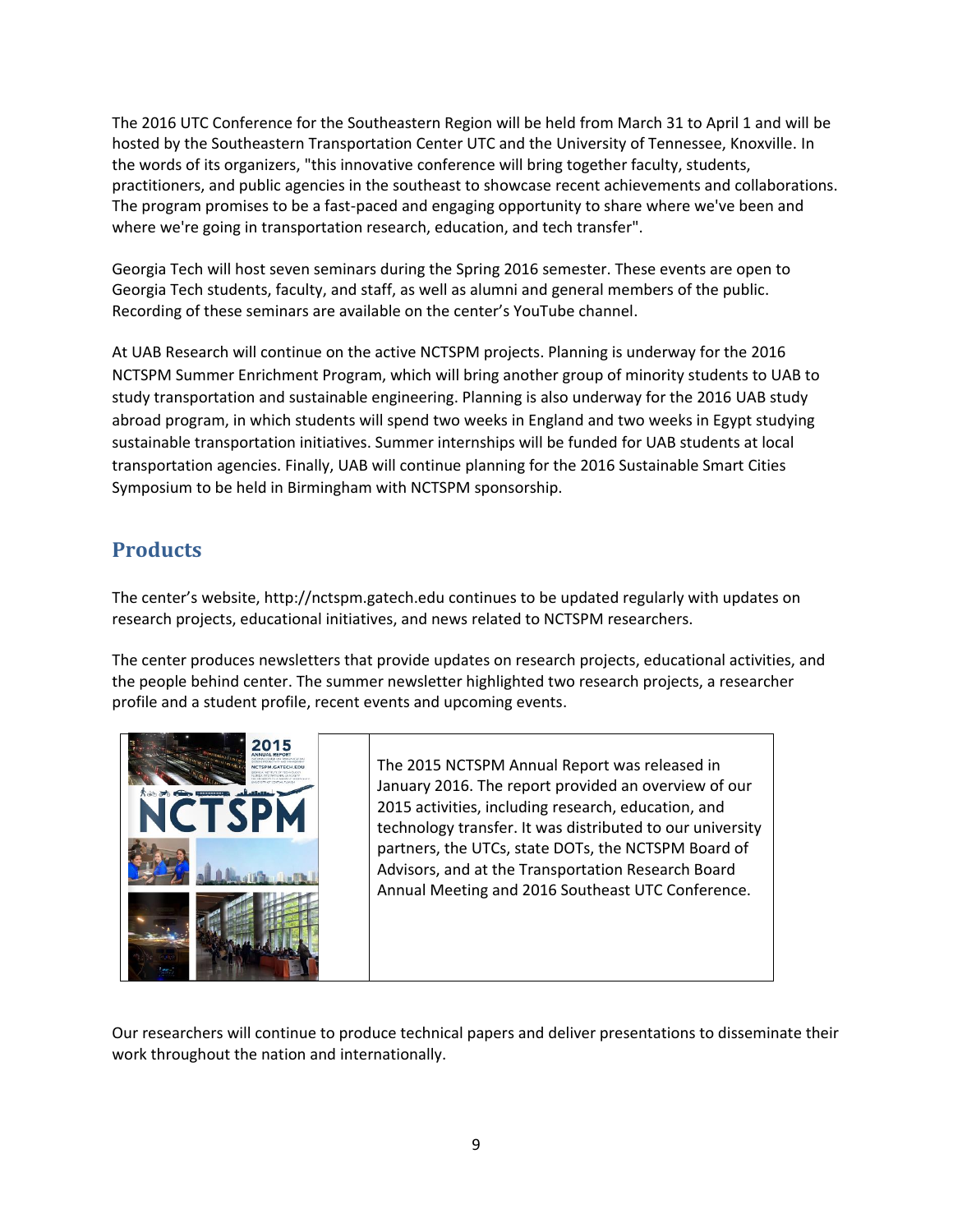# **Participants and Other Collaborating Organizations NCTPSM Participants at Georgia Institute of Technology**

The following individuals from Georgia Tech have worked on the NCTSPM at the programmatic level.

| Name                                                     | Michael Hunter, Ph.D.                                        |
|----------------------------------------------------------|--------------------------------------------------------------|
| Program/Project Role                                     | <b>NCTSPM Director</b>                                       |
| Number of hours worked during the reporting<br>period    | Approximately 500 hours                                      |
| Contribution to Program/Project                          | Responsible for oversight and governance of<br><b>NCTSPM</b> |
| <b>Funding Support</b>                                   | UTC, GDOT                                                    |
| Collaborated with individual in foreign country          | N/A                                                          |
| Country(ies) of foreign collaborator                     | N/A                                                          |
| Travelled to foreign country                             | N/A                                                          |
| If traveled to foreign country(ies), duration of<br>stay | N/A                                                          |

| Name                                                     | Catherine Ross, Ph.D.                                                                                   |
|----------------------------------------------------------|---------------------------------------------------------------------------------------------------------|
| Program/Project Role                                     | NCTSPM Deputy Director for Policy, Education<br>and Workforce Development                               |
| Number of hours worked during the reporting<br>period    | Approximately 60 hrs.                                                                                   |
| Contribution to Program/Project                          | Responsible for administrative oversight and<br>faculty coordination; liaison to NCTSPM<br>researchers. |
| <b>Funding Support</b>                                   | UTC, GDOT                                                                                               |
| Collaborated with individual in foreign country          | N/A                                                                                                     |
| Country(ies) of foreign collaborator                     | N/A                                                                                                     |
| Travelled to foreign country                             | N/A                                                                                                     |
| If traveled to foreign country(ies), duration of<br>stay | N/A                                                                                                     |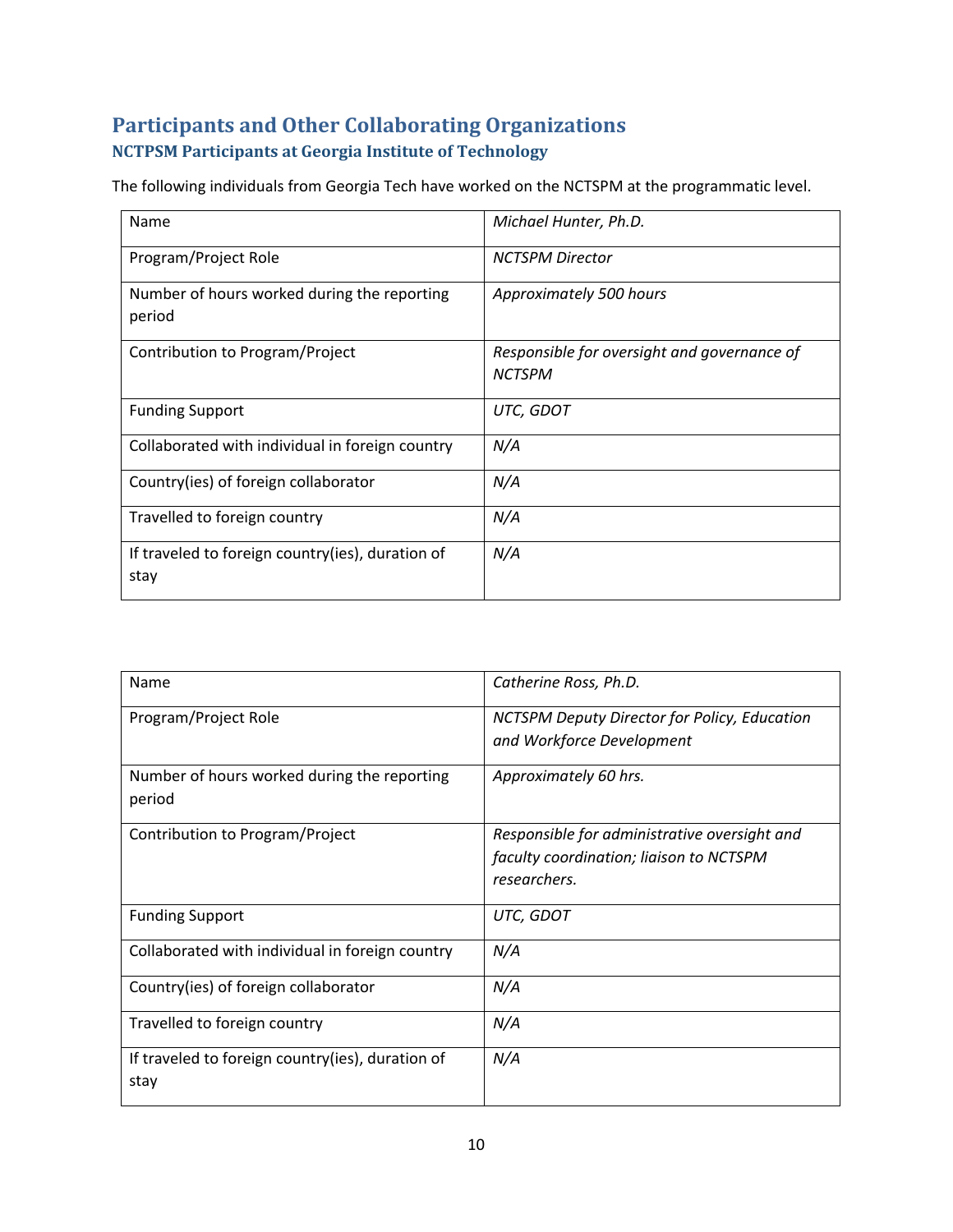| Name                                             | Michael O. Rodgers, Ph.D.                                                                   |
|--------------------------------------------------|---------------------------------------------------------------------------------------------|
| Program/Project Role                             | NCTSPM Deputy Director for Research and                                                     |
|                                                  | <b>Technology Transfer</b>                                                                  |
| Number of hours worked during the reporting      | Approximately 350 hours                                                                     |
| period                                           |                                                                                             |
|                                                  |                                                                                             |
| Contribution to Program/Project                  | Oversees subcontract reporting requirements<br>and research products and is responsible for |
|                                                  | coordinating technology transfer activities of the                                          |
|                                                  | center                                                                                      |
|                                                  |                                                                                             |
| <b>Funding Support</b>                           | UTC, GDOT, U.S. DOE,                                                                        |
| Collaborated with individual in foreign country  | N/A                                                                                         |
| Country(ies) of foreign collaborator             | N/A                                                                                         |
| Travelled to foreign country                     | N/A                                                                                         |
| If traveled to foreign country(ies), duration of | N/A                                                                                         |
| stay                                             |                                                                                             |

| Name                                                     | Bhargava Chilukuri                                              |
|----------------------------------------------------------|-----------------------------------------------------------------|
| Program/Project Role                                     | Research Program Coordinator                                    |
| Number of hours worked during the reporting<br>period    | Approximately 800 hours                                         |
| Contribution to Program/Project                          | Provided administrative management and<br>assistance to Center. |
| <b>Funding Support</b>                                   | UTC, GDOT                                                       |
| Collaborated with individual in foreign country          | N/A                                                             |
| Country(ies) of foreign collaborator                     | N/A                                                             |
| Travelled to foreign country                             | N/A                                                             |
| If traveled to foreign country(ies), duration of<br>stay | N/A                                                             |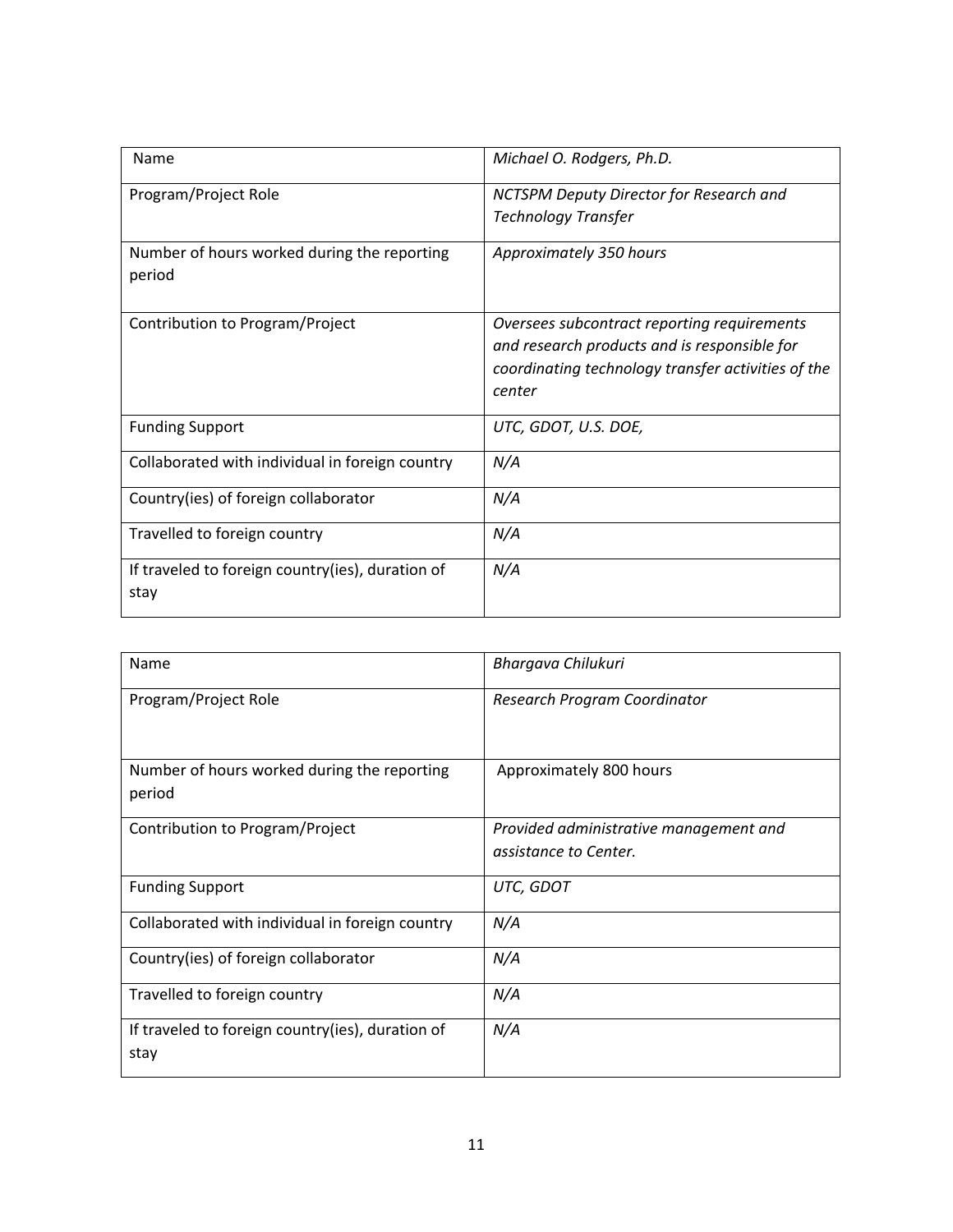| Name                                                     | Ms. Marjorie Jorgenson                      |
|----------------------------------------------------------|---------------------------------------------|
| Program/Project Role                                     | <b>Transportation Faculty Assistant</b>     |
| Number of hours worked during the reporting<br>period    | Approximately 250 hrs.                      |
| Contribution to Program/Project                          | Provide assistance to Director and Research |
|                                                          | Coordinator for UTC management              |
| <b>Funding Support</b>                                   | GT                                          |
| Collaborated with individual in foreign country          | N/A                                         |
| Country(ies) of foreign collaborator                     | N/A                                         |
| Travelled to foreign country                             | N/A                                         |
| If traveled to foreign country(ies), duration of<br>stay | N/A                                         |

# **NCTSPM University Partner Representatives**

These individuals have served as liaisons between NCTSPM and their institutions to organize joint efforts related to research, education, technology transfer, and workforce development. These met with the NCTSPM Director and Deputy Director, via teleconference, in an initial kick-off meeting in order to establish governing parameters for the management and coordination of the center's research and activities. They also coordinated submissions of proposals and cost sharing from their respective institutions and were members of the proposal selection committee. Subsequently, these individuals served to facilitate the subcontracting process within their institutions.

#### **University of Alabama, Birmingham**

Fouad H. Fouad, Professor and Chair, Department of Civil Construction and Environmental Engineering Email: [ffouad@uab.edu](mailto:ffouad@uab.edu)

| Name                                                  | Fouad H. Fouad, Ph.D.                                              |
|-------------------------------------------------------|--------------------------------------------------------------------|
| Program/Project Role                                  | NCTSPM Partner Representative/University<br>of Alabama, Birmingham |
| Number of hours worked during the reporting<br>period | Approximately 15 hours                                             |
| Contribution to Program/Project                       | Liaison between UTC and the University of<br>Alabama, Birmingham   |
| <b>Funding Support</b>                                | UTC, ADOT, UAB                                                     |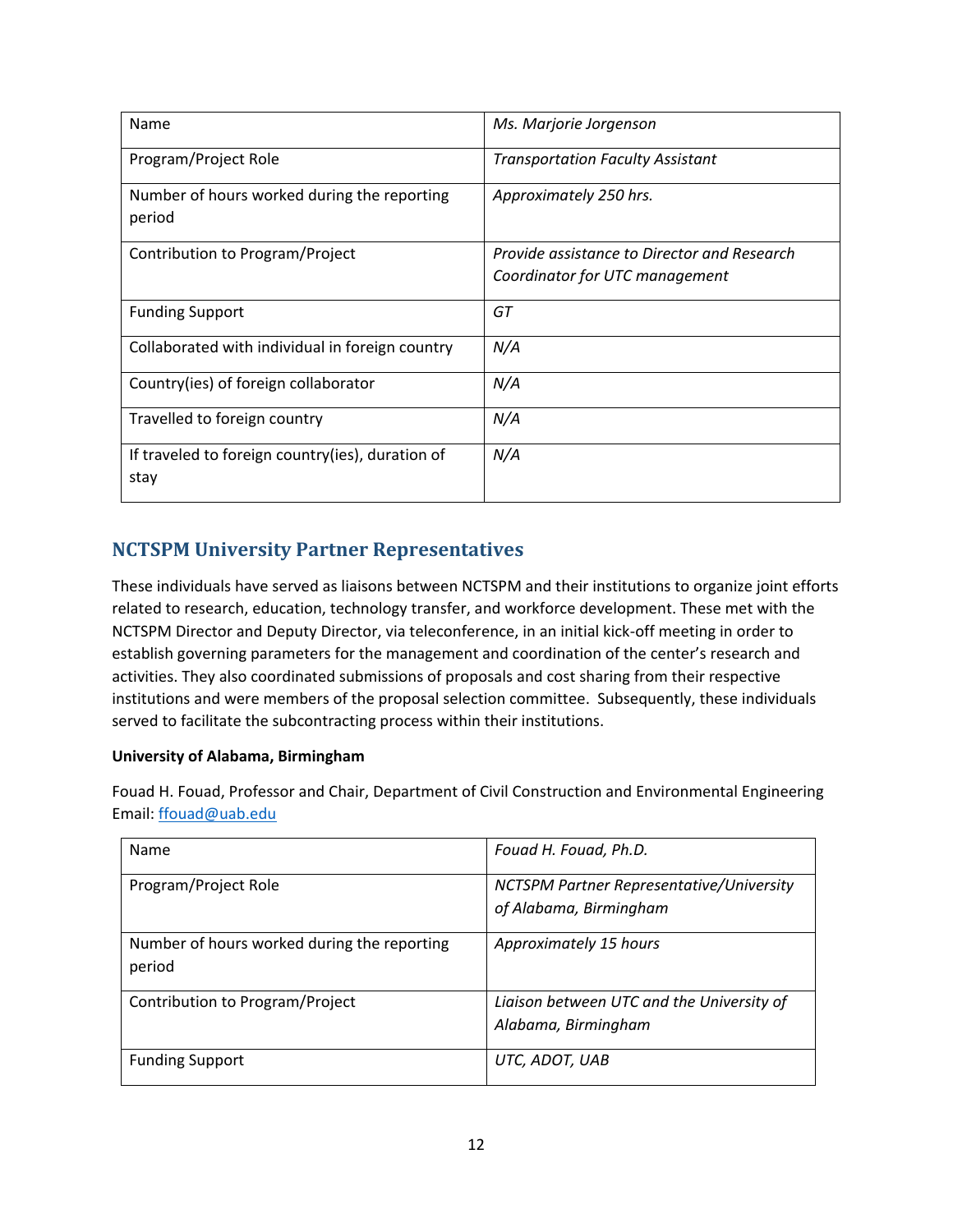| Collaborated with individual in foreign country       | N/A |
|-------------------------------------------------------|-----|
| Country(ies) of foreign collaborator                  | N/A |
| Travelled to foreign country                          | N/A |
| If traveled to foreign country(ies), duration of stay | N/A |

### **Florida International University**

Dr. Albert Gan, Email: [gana@fiu.edu](mailto:gana@fiu.edu)

| Name                                                   | Albert Gan, Ph.D.                           |  |
|--------------------------------------------------------|---------------------------------------------|--|
| Program/Project Role                                   | NCTSPM Partner Representative / Florida     |  |
|                                                        | <b>International University</b>             |  |
| Number of hours worked during the reporting            | 200 hours on (1) development, coordination, |  |
| period                                                 | administration, and teaching of a two-week  |  |
|                                                        | Summer Transportation Camp; (2)             |  |
|                                                        | recruitment and administration of student   |  |
|                                                        | internship program.                         |  |
| Contribution to Program/Project                        | Ligison between UTC and Florida             |  |
|                                                        | <b>International University</b>             |  |
| <b>Funding Support</b>                                 | UTC, FDOT, FIU                              |  |
| Collaborated with individual in foreign country        | N/A                                         |  |
| Country(ies) of foreign collaborator                   | N/A                                         |  |
| Travelled to foreign country                           | N/A                                         |  |
| If traveled to foreign country (ies), duration of stay | N/A                                         |  |

#### **University of Central Florida**

Dr. Essam Radwan, Executive Director, Center for Advanced Transportation Systems Simulation

Email: [Ahmed.Radwan@ucf.edu](mailto:Ahmed.Radwan@ucf.edu)

| Name                 | Essam Radwan, Ph.D.                                            |  |
|----------------------|----------------------------------------------------------------|--|
| Program/Project Role | NCTSPM Partner Representative/University of<br>Central Florida |  |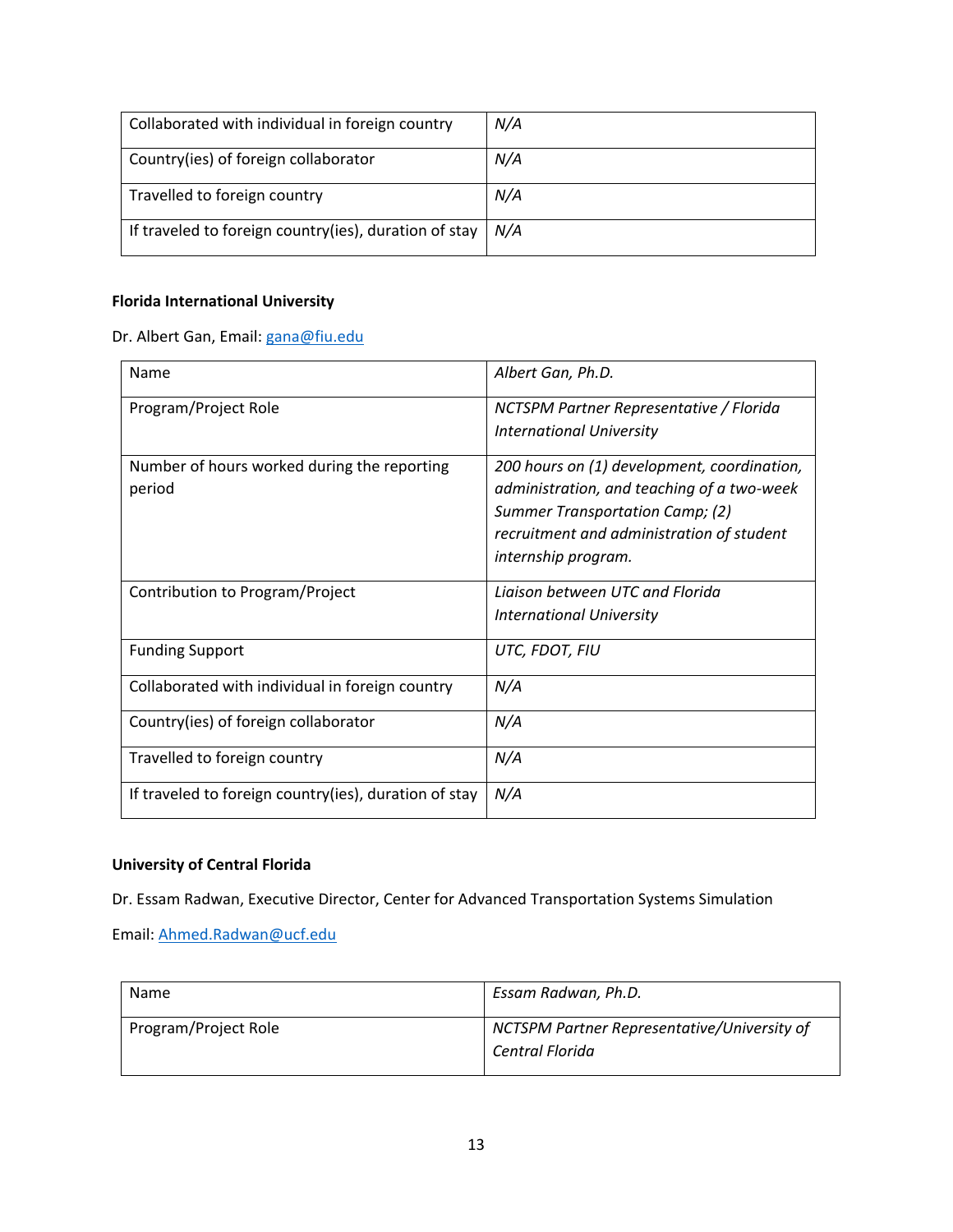| Number of hours worked during the reporting<br>period    | Completed approximately 40 hours in activities<br>related to research, education, and<br>administration activities. |  |
|----------------------------------------------------------|---------------------------------------------------------------------------------------------------------------------|--|
| Contribution to Program/Project                          | Liaison between UTC and the University of<br>Central Florida                                                        |  |
| <b>Funding Support</b>                                   | UTC, FDOT, UCF                                                                                                      |  |
| Collaborated with individual in foreign country          | N/A                                                                                                                 |  |
| Country(ies) of foreign collaborator                     | N/A                                                                                                                 |  |
| Travelled to foreign country                             | N/A                                                                                                                 |  |
| If traveled to foreign country(ies), duration of<br>stay | N/A                                                                                                                 |  |

#### **Advisory Board and Other Collaborators**

#### **The following are members of the NCTSPM Advisory Board:**

- F.T. "Tread" Davis, Jr. Senior Counsel, McKenna Long & Aldridge, LLP (Board Chair) and Board Member, Atlanta Regional Commission
- Harry L. Anderson Senior Vice President, Global Business and Technology Services, The Coca-Cola Company
- James Balloun Financial Investor and Former CEO (Past Chair)
- Harold Barley Executive Director, MetroPlan Orlando
- Mark Bartlett FHWA Division Administrator, Alabama
- Jeffrey W. Brown Alabama DOT Bureau Chief, Research and Development
- Mike Dover GDOT Deputy Commissioner

Bill Johnson – Director, Port of Miami

Michelle Livingstone – Vice President for Transportation Distribution, The Home Depot

Todd Long – Chief Operating Officer, Fulton County

- Russell McMurry GDOT Commissioner
- George Overstreet Executive Board Member and Vice President of Operations, Alabama Trucking Association
- G. P. "Bud" Peterson President, Georgia Tech, Ex Officio
- Jay Roberts GDOT Division of Planning
- Daniel L. Rodgers President, Dunn Investment Company
- Randy Stashick Global Vice President of Engineering, UPS
- Yvette Taylor Regional Administrator, FTA
- Dave Williams Vice President of Infrastructure and Government Affairs, Metro Atlanta Chamber of Commerce

#### **Other Partnering Organizations:**

Georgia Department of Transportation (GDOT) Florida Department of Transportation (FDOT)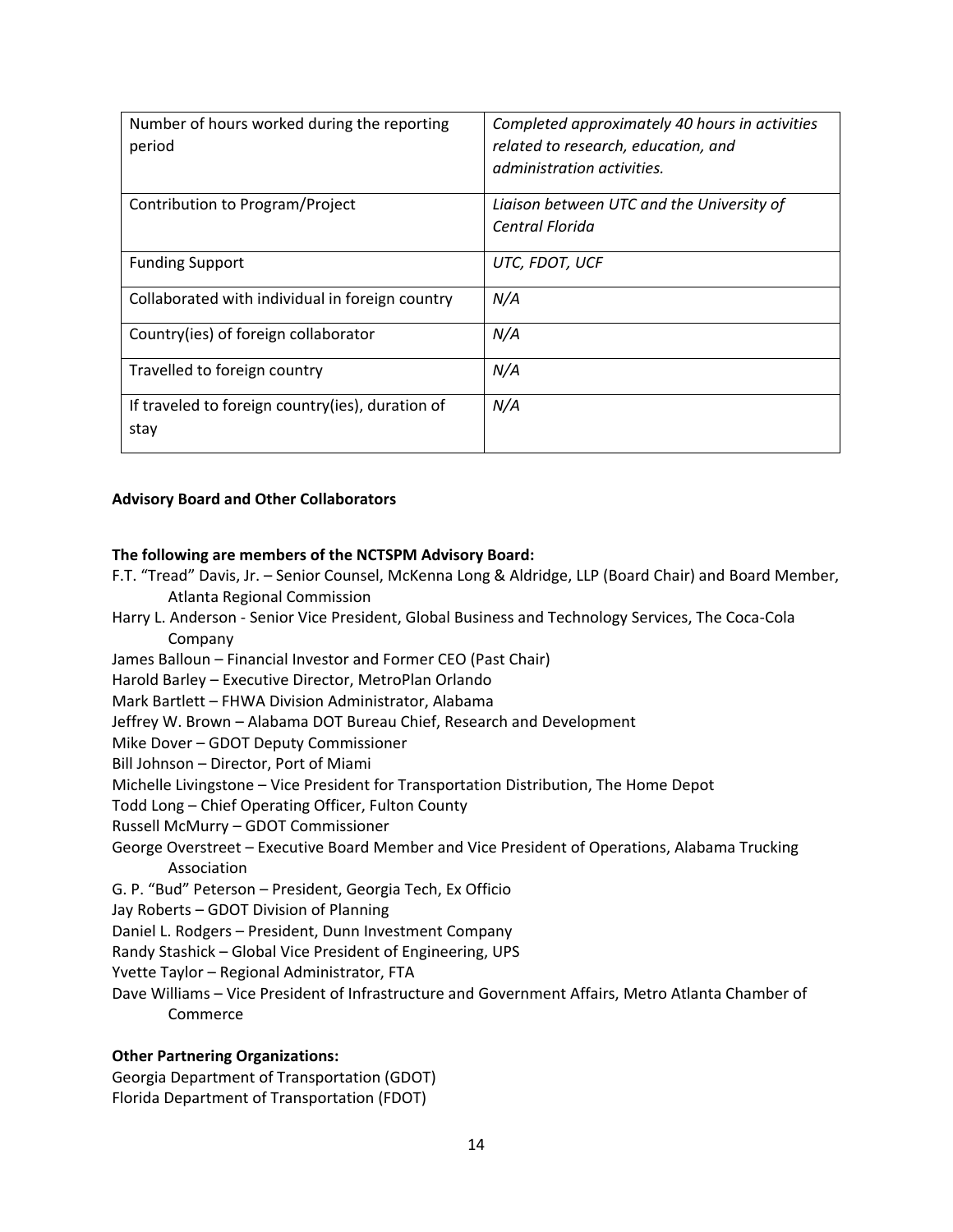Alabama Department of Transportation (ADOT)

**Other Collaborators:** Morehead State University Saint Louis University Georgia State University Georgia Southern University Kennesaw State University

# **Impact**

# **What is the impact on the development of the principal discipline(s) of the program?**

Our research is producing results that contribute to the body of knowledge on transportation safety, economic competitiveness, and state-of-good-repair. Research results are disseminated through publications and presentations, with the potential to impact transportation practitioners well beyond the Southeast region.

Our researchers also collaborate with state DOTs, regional planning commissions, and other transportation agencies, informing work that is being done at these agencies. For instance, researchers investigating "Bringing Freight Components into Statewide and Regional Travel Demand Forecasting" are working with their regional planning commissions, which may improve their in-house modeling. Likewise, many of our researchers are collaborating with their state DOTs, which may enhance DOT work; for instance, researchers at FIU are working closely with FDOT to develop a tool to enable DOT district offices to easily utilize the Highway Safety Manual. Researchers are also conducting research to help their DOT's evaluate and maintain the health of vital infrastructure, such as bridges, signage and pavement. These studies may help eliminate the types of structural failures that DOTs have experienced in the past. NCTSPM partner NCTSPM institutions are becoming recognized as leaders in the use of advanced materials for repair and retrofit of nation's infrastructure.

At UCF research is being conducted into the impact of reducing travel time on society, sustainability, and transportation economics. The research for " Automated Data Collection for Origin/Destination Studies of Freight Movement" will produce an inexpensive and powerful approach for collecting data about travel destinations of commercial vehicles. Additional research provides a comparative analysis of using the conventional bridge girders and FIBs that can and will be considered on major projects such as I-4 Ultimate. This document can provide valuable data for modeling, analysis, rating of such bridges. UCF and partner NCTSPM institutions are becoming recognized as leaders in the use of advanced materials for repair and retrofit of nation's infrastructure.

At FIU Ph.D. students are breaking new ground. One Ph.D. student is developing materials that will allow for increased load-bearing on existing bridges and extended service lives. Other is examining the Value of Travel Time Reliability for Freight Transportation to Support Freight Planning and Decision-making.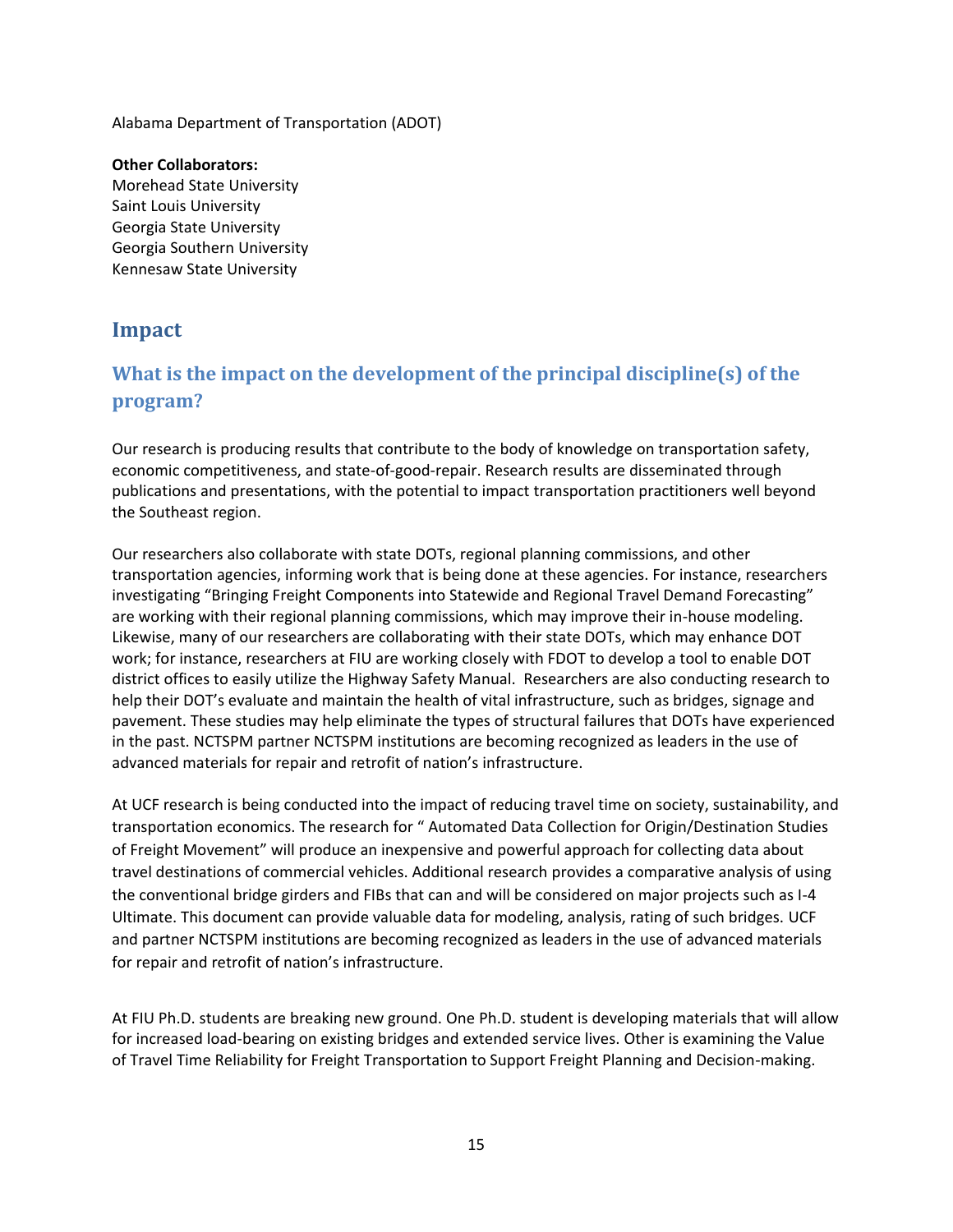At Georgia Tech a Ph.D. student is researching the "inevitable" impact of autonomous vehicles, in order to develop modeling and performance measurement tools, and to demonstrate how these tools can be applied to high-volume freight corridors in Georgia. Another Ph.D. is focusing on the measurement of transportation system users' performance.

Meanwhile, at UAB, three outstanding graduate researchers and a postdoctoral researcher are impacting the civil engineering field in unique ways.

- A Ph.D. student and his advisor are evaluating anchor bolt clearance discrepancies and their research findings will be included in the future AASHTO Standard Specifications for Structural Supports manual.
- A master's student is contributing to a collaborative effort between UAB, FIU, and UCF, attempting to determine if a new type of decking system for bridges can help to speed up repair times for failing bridges.
- A Ph.D. student is working to determine optimal designs for highway signs to minimize fatigue caused by wind gusts.
- A postdoctoral research assistant is investigating the impacts of increasing vehicle loading on existing infrastructure to create bridge retrofit, management, and network maintenance tools for use by the bridge engineering community as a whole.

At the UCF, a master's student analyzed and assessed the behavior and performance of taxicab drivers in large cities. A Ph.D. student is focusing on understand the impact that environmental and traffic conditions have in causing car crashes. A master's student is working on the factors that affect driver behavior and safety at toll plazas.

Researchers at UAB worked closely with the Regional Planning Commission of Greater Birmingham (RPCGB) to evaluate the new tour based model. The RPCGB is interested in continuing development of this model and improving freight forecasting for the region. UAB is currently negotiating additional projects with the RPCGB related to the freight model.

The results of the Digital Billboards project are likely to influence the future Alabama DOT guidelines for their placement and characteristics.

The researchers of the Anchor Bolts study have developed analysis procedures and design methods for computing the stress distribution for anchor bolts with excessive and uneven standoff distances, something that was not available earlier. They also developed a procedure to identify structures that are susceptible to damage resulting from this condition, which will help the Alabama DOT eliminate the types of structural failures that has experienced in the past.

### **What is the impact on other disciplines?**

The interdisciplinary nature of NCTSPM's work impacts disciplines beyond transportation engineering. Our work spans public policy, public health, and economics.

For instance, several projects focus on freight movement; these studies not only inform the discipline of transportation engineering, but also the disciplines of supply chain management and regional economics. "Optimizing EMS Through the Use of Intelligent Transportation Systems (ITS) Technologies" impacts the discipline of health; "Reducing Service Interruptions in Linear Infrastructure Systems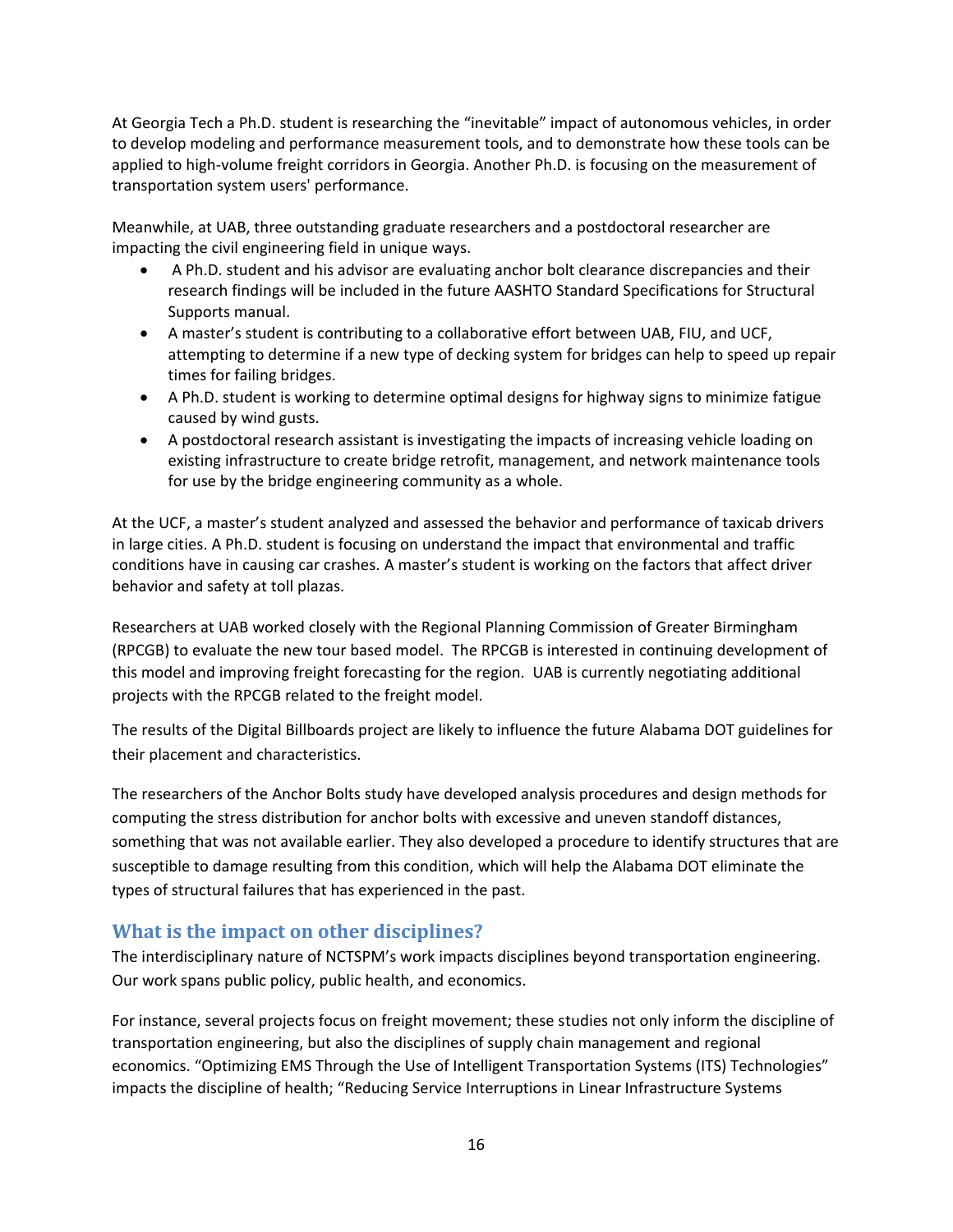(Transportation and Water/Sewer) by Synchronizing Schedules for Selected Maintenance Activities" deals with environmental engineering. These researchers are publishing in non-transportation-centered publications and presenting at non-transportation-focused conferences. The UTC funding is a critical part of producing this multidisciplinary work.

The results of the Visibility Project supplemented with quick and accurate weather prediction will be essential for providing timely and adequate preemptive countermeasures to avoid traffic crashes.

# **What is the impact on transportation workforce development?**

NCTSPM places a heavy emphasis on workforce development. Each partner university engages in a variety of activities to support this work.

During the reporting period, over 200 students were involved in our research projects, providing them with valuable experience in transportation research and over 31 of those students received degrees.

The transportation graduate program at UCF has produced graduates receiving both MS and Ph.D. degrees and engineering consulting firms, academia, and public agencies employed their recipients. Specifically, the Florida Department of Transportation, the Florida Turnpike Enterprises, and the City of Orlando are the three public agencies that hired the majority of our MS graduates. Other Ph.D. graduates were hired in academic institutions in Australia, China, and the US. The program was also able to obtain a computational tool in their research group which can be used for educational and research purposes.

At UAB during the reporting period, two Ph.D. candidates and four MSCE candidates associated with the center were awarded degrees. The following dissertations and theses were accepted based on NCTSPM research:

#### Ph.D. Dissertations

- **1.** Rahul Kalyanker: "Simulation of Bridge Responses to Heavy Vehicles"
- **2.** Adel A Elfayoumy: "Impacts and Solutions for Doubling Heavy Vehicles"

#### M.S. Theses

- **1.** Emad Badiee: "Bridge Rail Design Procedure"
- **2.** Adel Badiee: "Dynamic Simulation of Bridge Rails"
- **3.** Ahmed Hattib: "Drive-By Damage Detection"
- **4.** Md. Mozahidul Islam: "A Comprehensive Assessment of Possible Links between Digital Advertising Billboards and Traffic Safety"

# **What is the impact on physical, institutional, and information resources at the university or other partner institutions?**

Nothing new to report.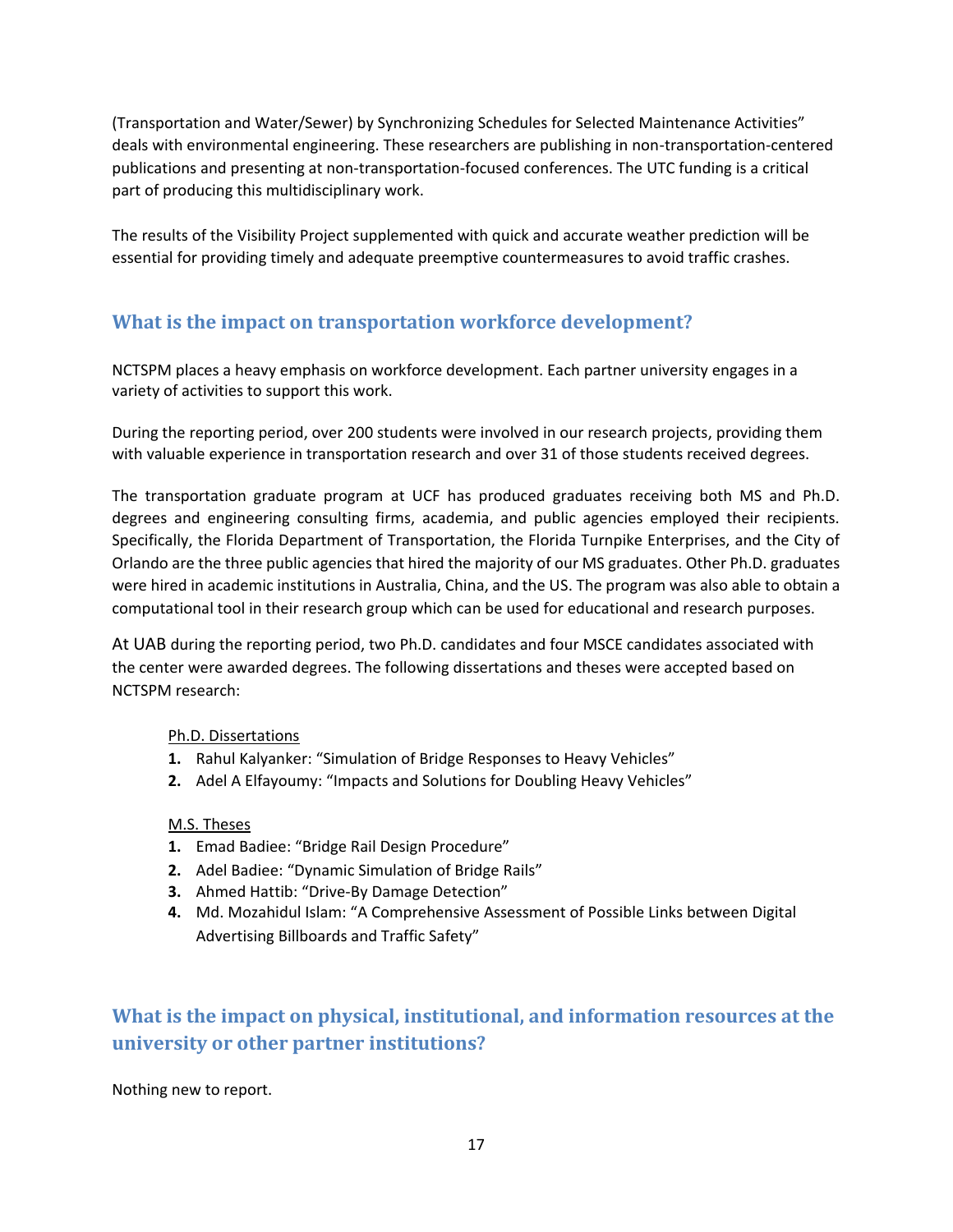### **What is the impact on technology transfer?**

Technology transfer is an important component of our program. Many of our research projects have a focus on being applied, so that transportation agencies can readily apply them to their own work.

The main vehicle for technology transfer is presentations and publications delivered by our researchers. During the reporting period, our researchers delivered over 166 presentations in the forms of conference proceedings, invited presentations/lectures, workshops, seminars, and webinars held on research projects.

UAB projects have been presented at conferences and in technical journals (see previous sections). UAB is also working to transfer the Birmingham freight model to the Birmingham Regional Planning Commission to improve regional modeling efforts.

Collaborative project between two states (FL and AL) engages the State DOTs directly and addresses broader concerns that may lead to immediate deployment of some of the solutions. There are plans to engage the AL DOT in the next reporting period to gage interest and ascertain feasibility of deploying a test hybrid bridge deck.

### **What is the impact on society beyond science and technology?**

We expect several projects will have impacts beyond science/engineering professions.

"Bringing Freight Components into Statewide and Regional Travel Demand Forecasting" has already demonstrated improvements over traditional freight models and we will continue to pursue implementation of the tour based model in Birmingham. This could lead to better freight facilities for private carriers. Goods movement will also be impacted by the results of "Automated Data Collection for Origin/Destination Studies of Freight Movement," as it has the potential to reduce the cost of transporting goods.

"Impact and Feasibility Study of Solutions for Doubling Heavy Vehicles" will, in the end, impact the trucking and commercial freight industries.

"Digital Advertising Billboards and Driver Distraction" may ultimately have impacts to both State DOT's as well as the advertising industry.

The results of the Visibility Project, will save many precious lives from traffic crashes due to reduced visibility.

The outcomes of the Commercial Vehicles O-D Project are expected to reduction of emissions, travel time, cost of goods transport and increase the capacity of the national highway system to move freight.

The joint FIU/UCF project addresses major national need: deteriorating infrastructure and increasing demands on the existing infrastructure. Therefore, potential for extending service life of bridges through deck replacement (most common cause of deficient or functionally obsolete bridges) has major economic and social impacts.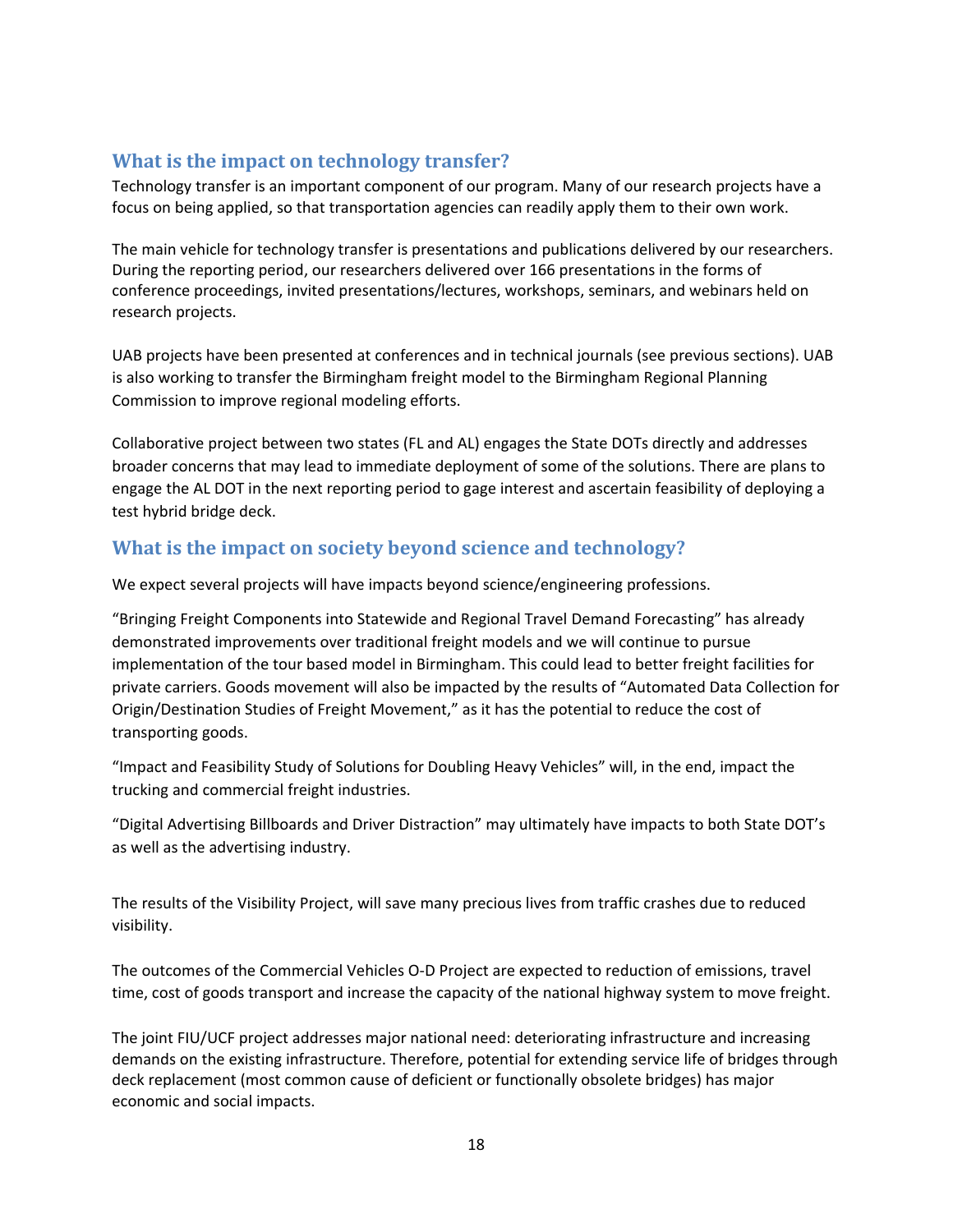The UCF project, "Automated Data Collection for Origin/Destination Studies of Freight Movement", will help reduce emissions, reduce travel time, decrease the cost to transport goods, and increase the capacity of the national highway system to move freight.

## **Changes/Problems**

**Changes in approach and reasons for change**: Nothing to Report **Changes that have a significant impact on expenditures**: Nothing to Report **Significant changes in use or care of human subjects, vertebrate animals and/or biohazards**: Nothing to Report **Change of primary performance site location from that originally proposed**: Nothing to Report

# **Special Reporting Requirements**

### **Specific Requirements**

**Website**: Created and operational in 2013; continues to be updated regularly as new information becomes available

**Directory of Key Personnel**: Information available on the program website and updated as needed **Financial and Annual Share Reports**: The SF425 requirements will be met by separate report.

**FFATA Subaward and Executive Compensation Report**: Will be met by separate submission

**Research Project Descriptions**: Available on program website. The projects selected and funded by the center are provided below.

# **Projects Selected for Funding by NCTSPM**

| <b>Project Title</b>                                                                                                                                                     | Lead<br>Uniy | <b>Principal Investigator</b> |
|--------------------------------------------------------------------------------------------------------------------------------------------------------------------------|--------------|-------------------------------|
| Integrating Safety in Developing a Variable Speed Limit System                                                                                                           | <b>UCF</b>   | Mohamed Abdel-Aty             |
| Reducing Service Interruptions in Linear Infrastructure Systems (Transportation and<br>Water/Sewer) by Synchronizing Schedules for Selected Maintenance Activities       | <b>FIU</b>   | <b>Berrin Tansel</b>          |
| Performance Measurements of Transportation Systems based on Fine-Grained Data<br>Collected by AVI and AVL Systems                                                        | <b>FIU</b>   | Mohammed Hadi                 |
| Full-Scale Wall of Wind Testing of Variable Message Signs (VMS) Structures to Develop<br>Drag Coefficients for AASHTO Supports Specifications                            | <b>FIU</b>   | Arindam Chowdhury             |
| Information Services in Social Networked Transportation                                                                                                                  | GT           | Hans Klein                    |
| Traffic Management Centers: Challenges, Best Practices, and Future Plans                                                                                                 | <b>FIU</b>   | Xia Jin                       |
| Digital Advertising Billboards and Driver Distraction                                                                                                                    | <b>UAB</b>   | Virginia Sisiopiku            |
| Impact and Feasibility Study of Solutions for Doubling Heavy Vehicles                                                                                                    | <b>UAB</b>   | Nasim Uddin                   |
| Optimizing EMS Through The Use of Intelligent Transportation Systems (ITS)<br>Technologies                                                                               | <b>UAB</b>   | Andrew Sullivan               |
| Efficient Utilization of the Existing Its System and the Viability of a Proactive Traffic<br>Management System for the Orlando-Orange County Expressway Authority System | <b>UCF</b>   | Mohamed Abdel-Aty             |
| Development of a Prototype Evidence-Based Database and Planning Tool:<br>Applying Performance Management Principles in Asset Management<br>Program Development           | GT           | Adjo Amekudzi                 |
| Bringing Freight Components into Statewide and Regional Travel Demand Forecasting                                                                                        | GT           | David Lee                     |
| Development of Risk Management Strategies for State DOTs to Effectively Deal with<br>Volatile Prices of Transportation Construction Materials                            | GT           | Baabak Ashuri                 |
| Freight Movement and Economic Competitiveness from the<br><b>Megaregion Perspective</b>                                                                                  | GT           | <b>Catherine Ross</b>         |
| Economic Development and Workforce Impacts of State DOT Expenditures                                                                                                     | GT           | Danny Boston                  |